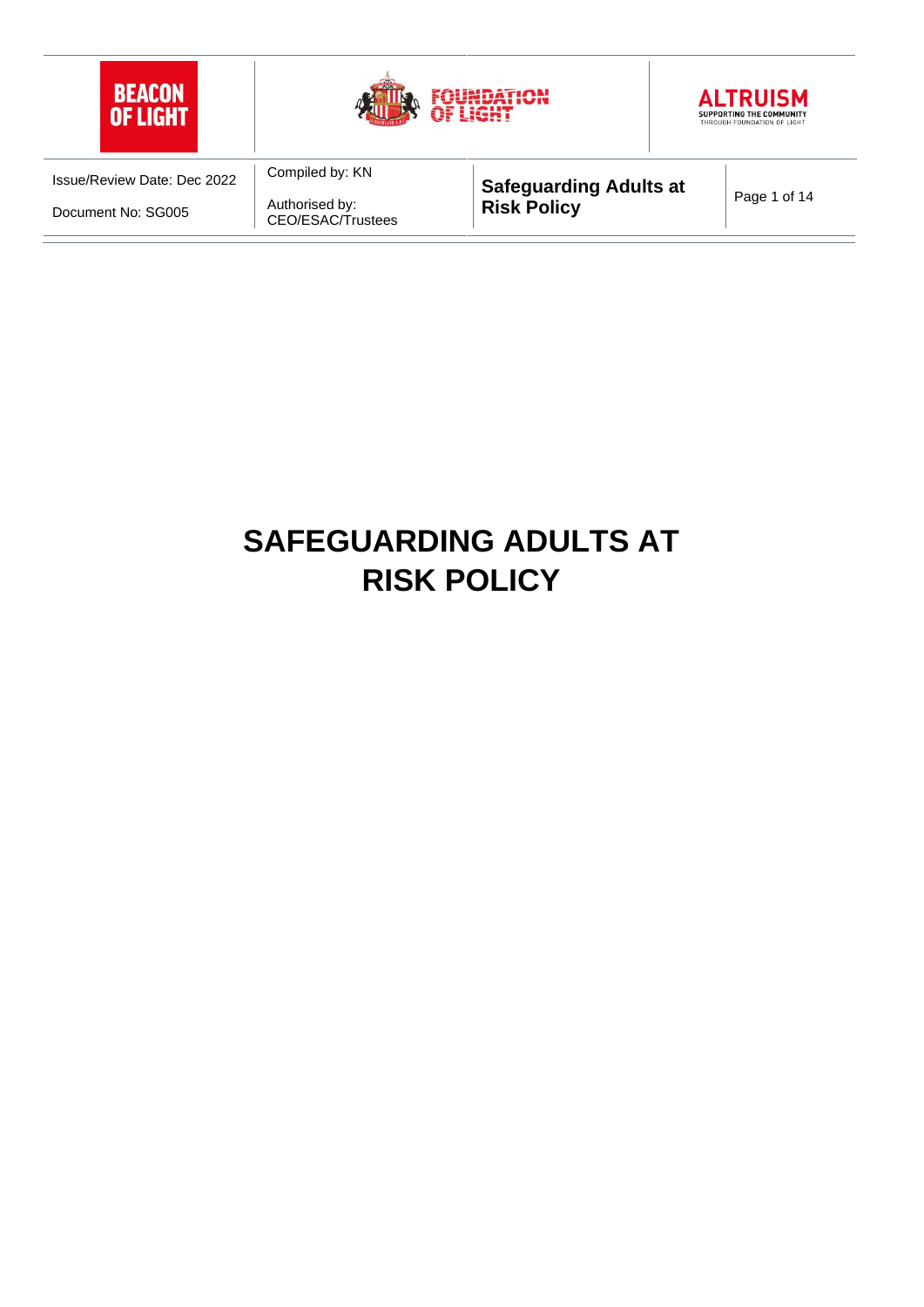





Authorised by: CEO/ESAC/Trustees

Compiled by: KN

**Safeguarding Adults at Risk Policy Page 2 of 14** 

All changes to this document need to be submitted to June Hood for CEO/Trustee approval *before they are valid. If in doubt, ask your line manager for help.*

| <b>Version</b>   | Description of change (if any)                    | <b>Authorised</b> |
|------------------|---------------------------------------------------|-------------------|
| <b>Date</b>      |                                                   |                   |
| <b>July 2019</b> | Updated to new format.                            |                   |
| <b>July 2019</b> | Amended whole document to meet CCoP requirements. |                   |
| Sept 2019        | Documentation system overhaul                     | Yes 07/11/2019    |
| Dec 2021         | Reviewed- no amends KB                            |                   |
|                  |                                                   |                   |
|                  |                                                   |                   |
|                  |                                                   |                   |
|                  |                                                   |                   |
|                  |                                                   |                   |
|                  |                                                   |                   |
|                  |                                                   |                   |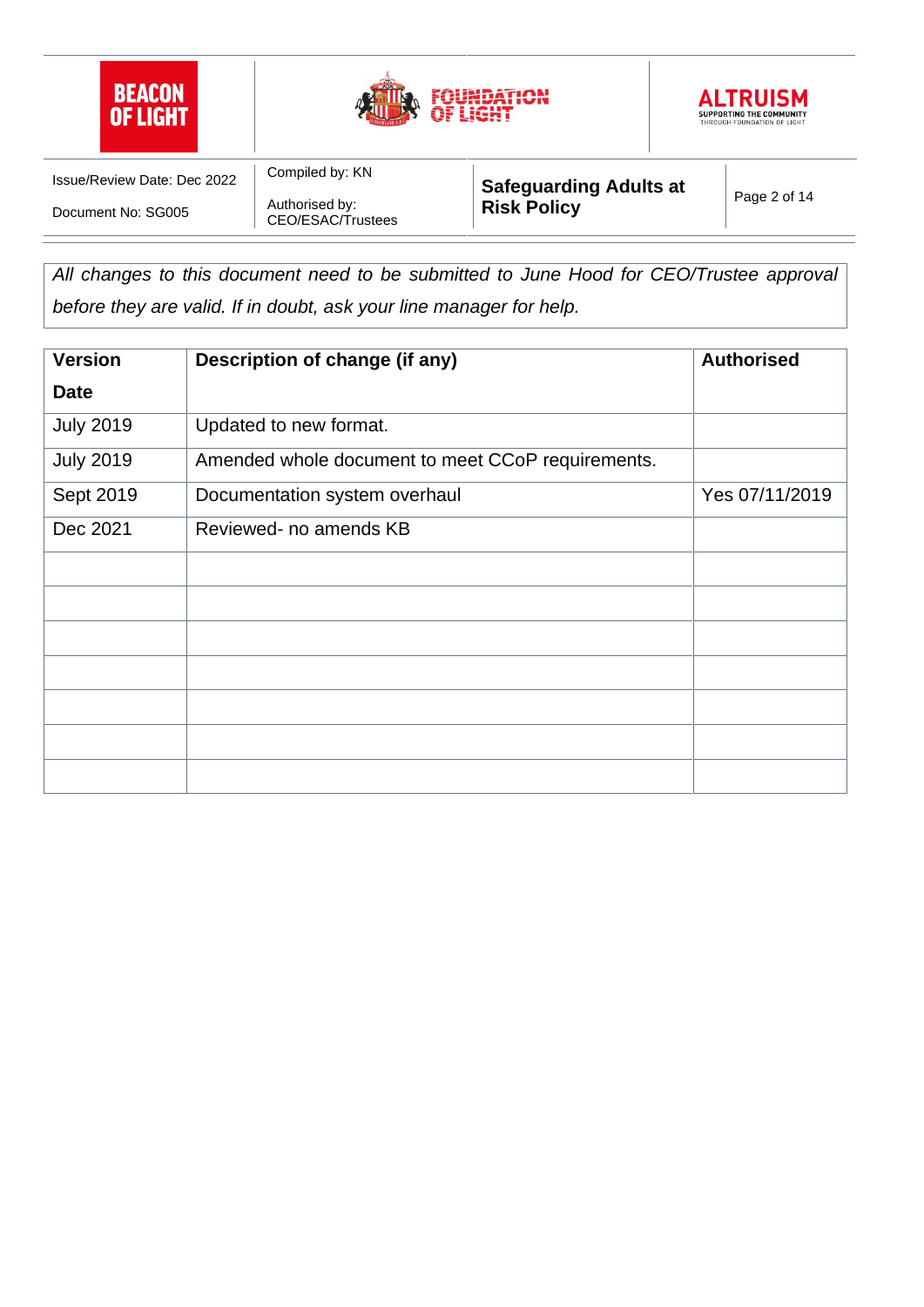





| Issue/Review Date: Dec 2022 | Compiled by: KN                     | <b>Safeguarding Adults at</b> | Page 3 of 14 |
|-----------------------------|-------------------------------------|-------------------------------|--------------|
| Document No: SG005          | Authorised by:<br>CEO/ESAC/Trustees | <b>Risk Policy</b>            |              |

- 1.0 Introduction
- 2.0 Purpose
- 3.0 Scope
- 4.0 Policy Details
- 5.0 Responsibilities
- 6.0 Equality, Diversity and Inclusion
- 7.0 Related Documents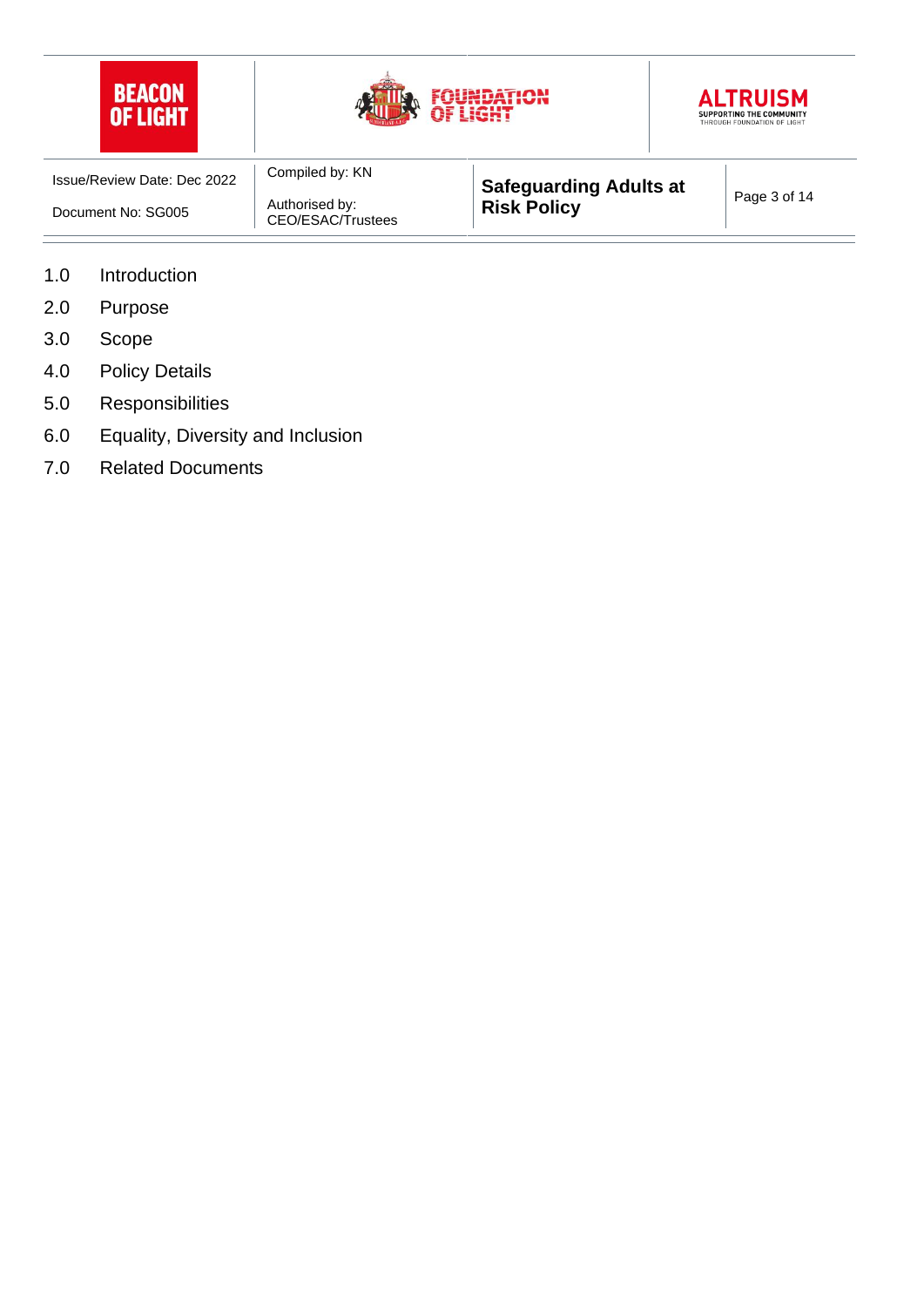





Authorised by: CEO/ESAC/Trustees

Compiled by: KN

**Safeguarding Adults at Risk Policy Page 4 of 14** 

# **1.0 INTRODUCTION**

The aim of the Foundation of Light's Safeguarding Adults at Risk Policy is to promote good practice and to empower staff to ensure that we:

- Provide participants with appropriate safety and protection whilst in the care of Foundation of Light
- Provide relevant safeguarding guidance and training, with appropriate training providers, for staff, participants, and volunteers
- Enable staff/volunteers to make informed and confident responses to specific safeguarding issues
- Provide education and awareness-raising to participants and parents/carers to understand their role in safeguarding

#### **2.0 PURPOSE**

This policy covers all activities within the Foundation of Light and any external Foundationmanaged activities. It applies to all staff, volunteers, participants, stakeholders, contractors, visitors, board members, and Trustees.

#### **3.0 SCOPE**

Any reference to 'Foundation of Light', 'FoL' or 'Foundation' includes both the Beacon of Light Ltd and Altruism Ltd.

# **4.0 POLICY DETAILS**

Definitions and Useful Information:

| <b>Adult at Risk</b>      | A person aged 18 years or over who has care or support        |  |
|---------------------------|---------------------------------------------------------------|--|
|                           | needs (whether or not those needs are being met by the        |  |
|                           | local authority), is experiencing, or is at risk of, abuse or |  |
|                           | neglect, and as a result of those care and support needs      |  |
|                           | is unable to protect themselves from either the risk of, or   |  |
|                           | the experience of, abuse or neglect (The Care Act 2014)       |  |
| <b>Staff or Employees</b> | Any member of the workforce either paid or unpaid             |  |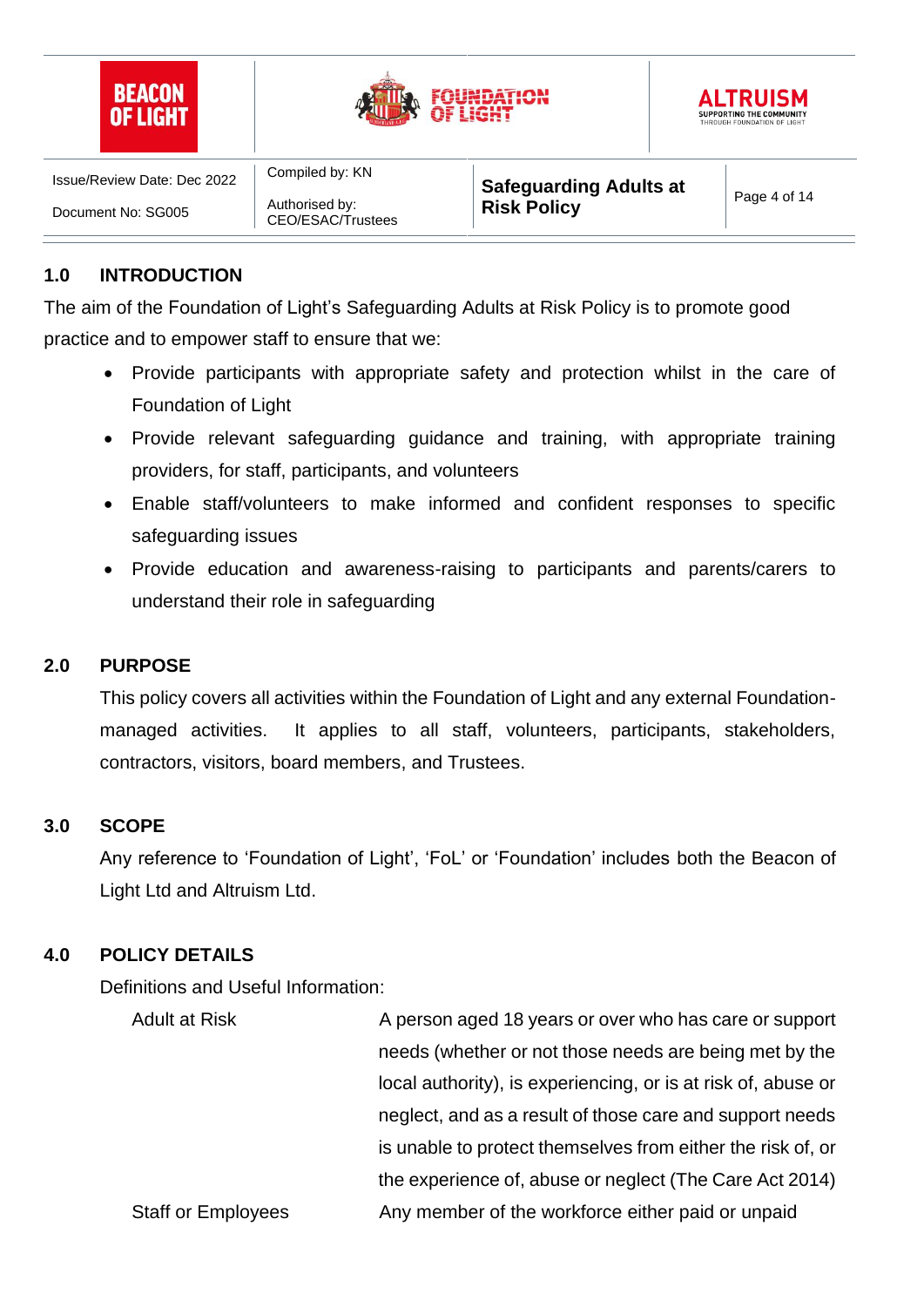





| Issue/Review Date: Dec 2022                                          | Compiled by: KN                                                     | <b>Safeguarding Adults at</b>                            | Page 5 of 14 |  |
|----------------------------------------------------------------------|---------------------------------------------------------------------|----------------------------------------------------------|--------------|--|
| Document No: SG005                                                   | Authorised by:<br><b>CEO/ESAC/Trustees</b>                          | <b>Risk Policy</b>                                       |              |  |
| <b>DSO</b>                                                           |                                                                     | <b>Designated Safeguarding Officer</b>                   |              |  |
| <b>DDSO</b>                                                          | Designated Deputy Safeguarding Officer                              |                                                          |              |  |
| LADO / DO                                                            | Local Authority Designated Officer / Designated Officer             |                                                          |              |  |
| <b>DBS</b>                                                           | <b>Disclosure and Barring Service</b>                               |                                                          |              |  |
| <b>MASA</b>                                                          |                                                                     | Multi Agency Safeguarding Arrangements (replaced the     |              |  |
|                                                                      |                                                                     | Local Safeguarding Children Boards or LSCBs)             |              |  |
| <b>LSAB</b>                                                          |                                                                     | <b>Local Safeguarding Adults Board</b>                   |              |  |
| Capacity<br>The legal term that describes an individual's ability to |                                                                     |                                                          |              |  |
|                                                                      | make decisions at any one time. Capacity is not always              |                                                          |              |  |
|                                                                      |                                                                     |                                                          |              |  |
|                                                                      | fixed and can change over the course of a day in some               |                                                          |              |  |
|                                                                      | circumstances.                                                      |                                                          |              |  |
|                                                                      | <b>NB</b> , it is not for a member of staff, volunteer or any other |                                                          |              |  |
|                                                                      | FoL stakeholder to make a decision about whether or                 |                                                          |              |  |
|                                                                      |                                                                     | not someone has capacity. It should be assumed that      |              |  |
|                                                                      |                                                                     | every adult has capacity unless proved otherwise.        |              |  |
| <b>MCA</b>                                                           |                                                                     | Mental Capacity Act, which states that every individual  |              |  |
|                                                                      |                                                                     | has the right to make their own decisions and provides   |              |  |
|                                                                      |                                                                     | the framework for this to happen. It attempts to ensure  |              |  |
|                                                                      |                                                                     | that people over the age of 16 have the support they     |              |  |
|                                                                      |                                                                     | need to make as many decisions as possible. It also      |              |  |
|                                                                      |                                                                     | protects people who need family, friends or paid support |              |  |
|                                                                      |                                                                     | staff to make decisions for them because they lack       |              |  |
|                                                                      |                                                                     | capacity to make specific decisions                      |              |  |
| <b>Vital Interest</b>                                                |                                                                     | A term used in the Data Protection Act to permit sharing |              |  |
|                                                                      | of information where it is critical to prevent serious harm         |                                                          |              |  |
|                                                                      |                                                                     | or distress, or in life-threatening situations.          |              |  |

#### Roles and Responsibilities

The Foundation has a comprehensive safeguarding structure designed to ensure the safety and welfare of all participants who use services or take part in activities (see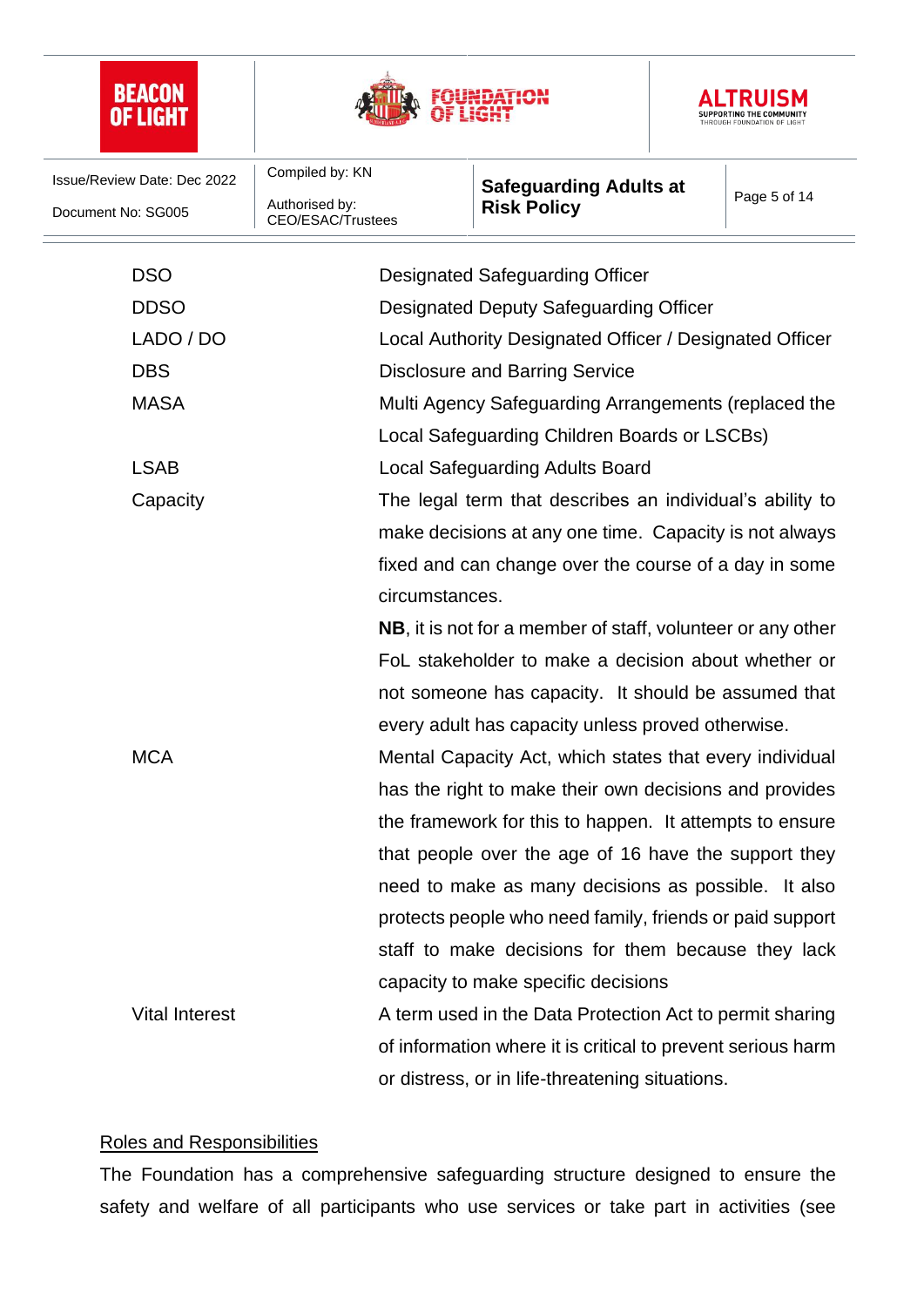





Authorised by: CEO/ESAC/Trustees

Compiled by: KN

appendix 1). This also demonstrates the channels of accountability within the Foundation of Light as well as the link between the Foundation and Sunderland AFC.

The Foundation Safeguarding Structure consists of: Trustee, Chief Executive Officer, Safeguarding Lead, Safeguarding Coordinator, Deputy Safeguarding Officers, and Staff/Volunteers.

## Categories of Abuse

Abuse is any form of physical, emotional or sexual mistreatment, or lack of care that leads to injury or harm. Adult abuse is a generic term encompassing all ill-treatment of Adults at Risk, including cases where the standard of care does not adequately support the Adult's health or development. The Care Act (2014) recognises ten categories of abuse that may be experienced by adults:

1. Physical abuse:

This includes hitting, slapping, pushing, kicking, restraint, and misuse of medication. It can also include inappropriate sanctions.

2. Sexual abuse:

This includes rape, indecent exposure, sexual harassment, inappropriate looking or touching, sexual teasing or innuendo, sexual photography, subjection to pornography or witnessing sexual acts, indecent exposure and sexual assault, or sexual acts to which the adult has not consented or was pressured into consenting.

3. Emotional/Psychological abuse:

This includes threats of harm or abandonment, deprivation of contact, humiliation, blaming, controlling, intimidation, coercion, harassment, verbal abuse, isolation, or withdrawal from services or supportive networks.

4. Neglect and Acts of Omission:

This includes ignoring medical or physical care needs and failing to provide access to appropriate health social care or educational services. It also includes the withdrawing of the necessities of life, including medication, adequate nutrition, and heating.

5. Self-Neglect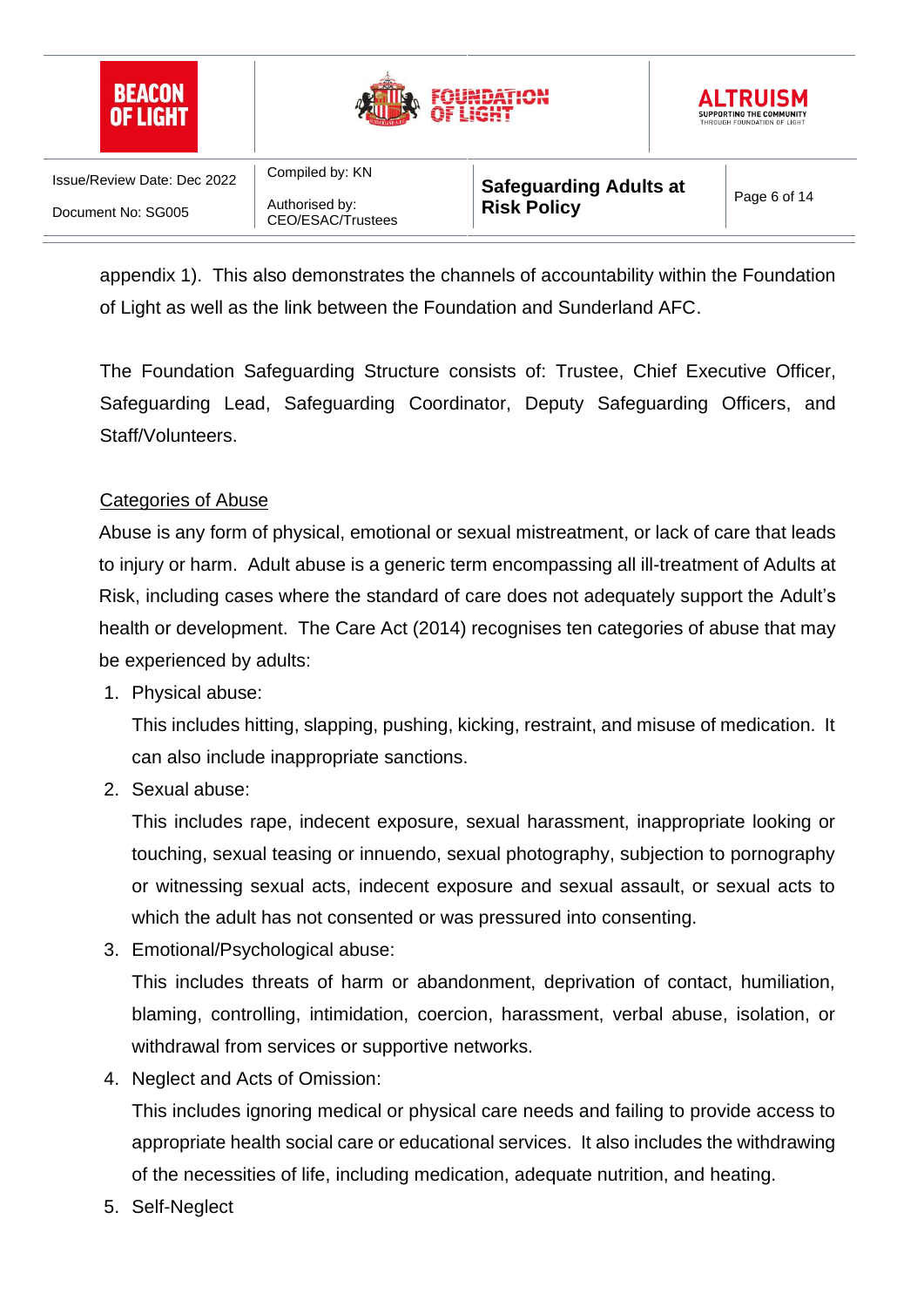





Compiled by: KN

This covers a wide range of behaviour, but it can be broadly defined as neglecting to care for one's personal hygiene, health, or surroundings. An example of self-neglect is behaviour such as hoarding.

6. Modern Slavery

This encompasses slavery, human trafficking, forced labour and domestic servitude.

7. Domestic abuse

This includes psychological, physical, sexual, financial, and emotional abuse perpetrated by anyone within a person's family. It also includes so-called 'honourbased' violence.

8. Discriminatory

Discrimination is abuse that centres on a difference or perceived difference, particularly with respect to race, gender, disability, or any of the protected characteristics of the Equality Act.

9. Organisational/Institutional

This includes neglect and poor care practice within an institution or specific care setting, such as a hospital or care home, or in relation to care provided in one's own home. Organisational abuse can range from one-off incidents to ongoing ill-treatment. It can be through neglect or poor professional practice as a result of the structure, policies, processes and practices within an organisation.

10.Financial/Material

This includes theft, fraud, internet scamming, and coercion in relation to an adult's financial affairs or arrangements, including in connection with wills, property, inheritance or financial transactions. It can also include the misuse or misappropriation of property, possessions, or benefits.

The FA also regards bullying and cyber-bullying as an additional form of abuse and incidents should be given equal importance when reporting concerns regarding an individual's welfare and safety. Bullying is behaviour that hurts someone else. It includes name calling, hitting, pushing, spreading rumours, threatening or undermining someone. It can happen anywhere, is usually repeated over a long period of time, and can hurt an adult both physically and emotionally.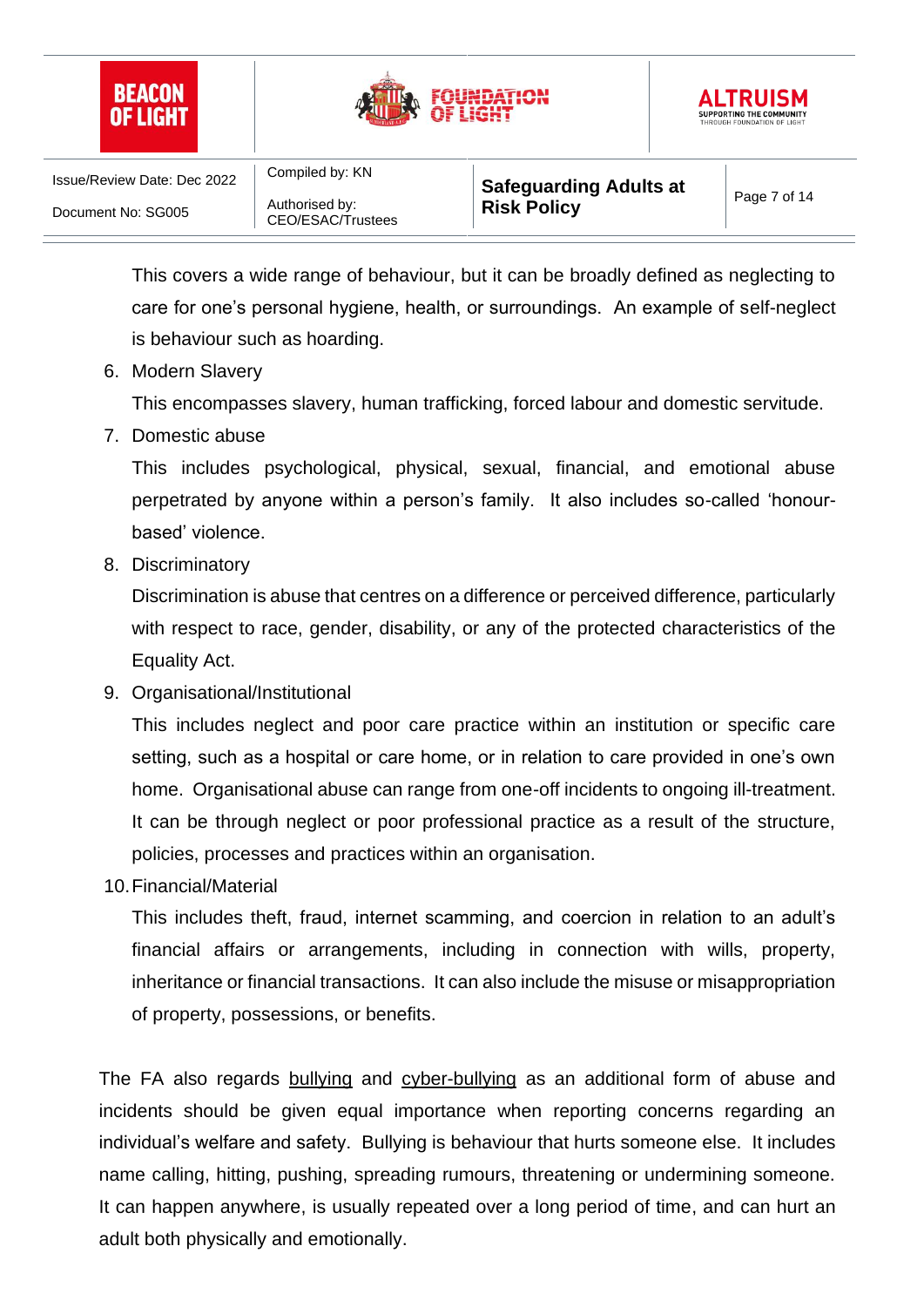





Authorised by: CEO/ESAC/Trustees

Compiled by: KN

**Safeguarding Adults at Risk Policy Page 8 of 14** 

Safeguarding issues can also manifest themselves via peer on peer abuse which is most likely to include, but may not be limited to, bullying (including cyberbullying), gender-based violence/sexual assaults, and sexting.

The prevention of radicalisation and extremism will also be treated as a safeguarding concern, in accordance with Government guidance relating to 'Contest', the counterterrorism strategy and its Prevent strand.

# Foundation of Light Commitments

The Foundation of Light recognises its duty of care to safeguard and protect all participants involved in its activities.

The FoL will endeavour to ensure the safety and protection of all Adults at Risk involved in its activities through adherence to a range of policies, procedures and guidelines that should be read in conjunction with this policy. These documents are outlined in, 'Related Documents'.

The FoL acknowledges that all Adults at Risk have the right to protection and also recognises that some Adults at Risk may have additional vulnerabilities that must be considered and addressed, such as:

- Learning difficulties and disabilities
- Physical disabilities
- Mental health issues
- Identifying as LGBTQ
- Being from a BME background
- Lacking capacity

The FoL has a commitment to manage, monitor and investigate allegations of harassment, abuse, discrimination and bullying, and to work in partnership with other statutory agencies to this end, including MASA organisations, the FA and so on.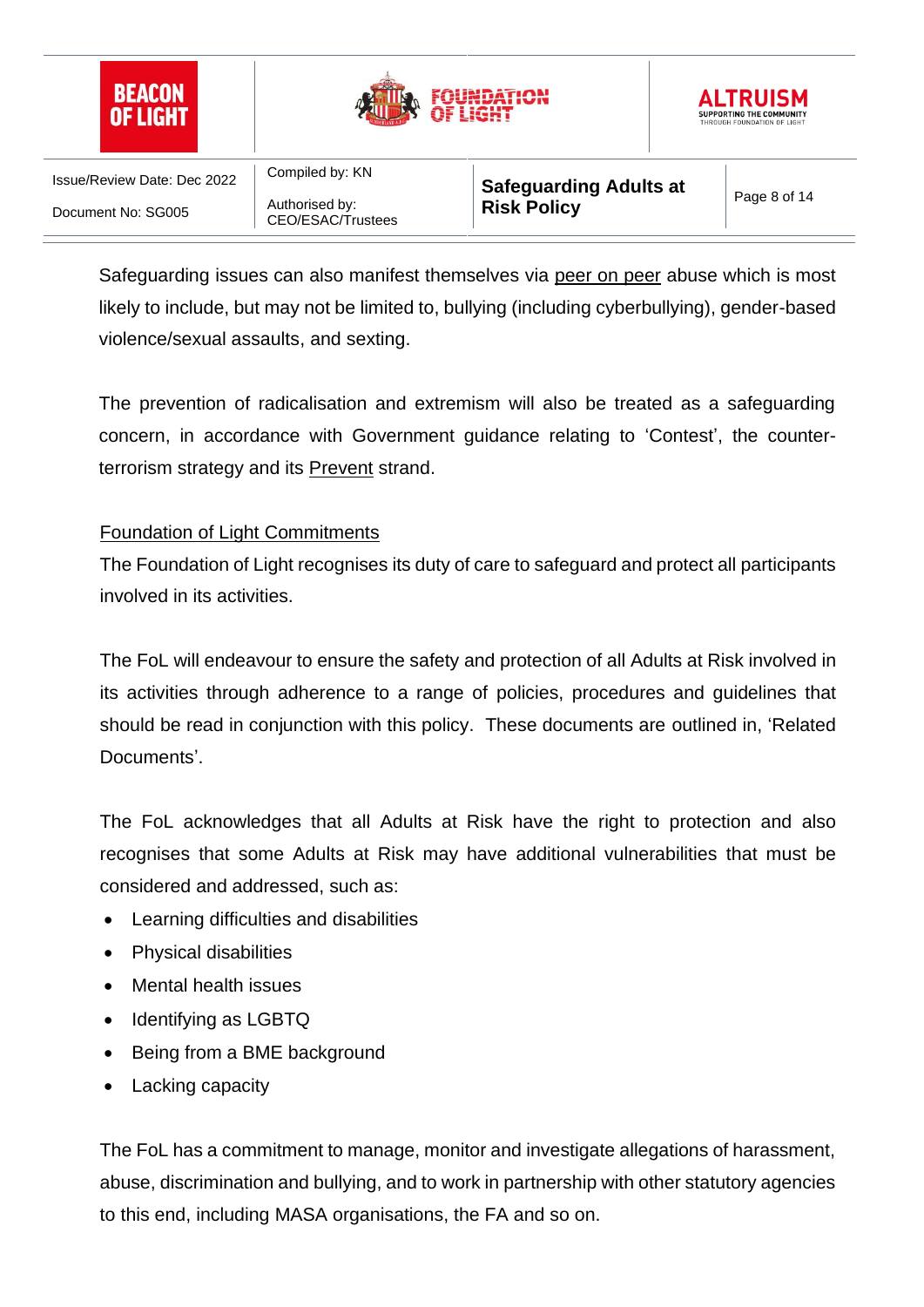

The FoL endeavours to provide opportunities for its participants whilst also undertaking to create a safe and welcoming culture for all. Where possible, the FoL actively listens to and seeks the views of its participants in order to ensure that opinions and wishes are accurately represented. This is particularly important when making decisions and when developing services.

The FoL is also committed to maintaining a culture of vigilance and transparency. This policy is available on the FoL website and will be made available to participants, stakeholders, and the wider public upon request should the need arise.

The FoL will adhere to safer recruitment procedures, including measures that ensure all staff will receive an appropriate level of criminal records check (DBS) and will be required to maintain the currency of their knowledge and skills, e.g. through training/CPD appropriate to their role.

The FoL is committed to empowering staff to act as role models for all participants.

# Additional Considerations

Adults at Risk may be abused or suffer neglect through the infliction of harm, or through the failure to act to prevent harm.

Abuse can occur in a family or in an institutional or community setting. The perpetrator may or may not be known to the adult.

Abuse can happen to an adult regardless of their age, gender, race or ability.

Abusers can be adults (male or female) and young people and may be known to and trusted by the adult and family.

Special consideration will be given in the following circumstances:

• When making arrangements to work with external service providers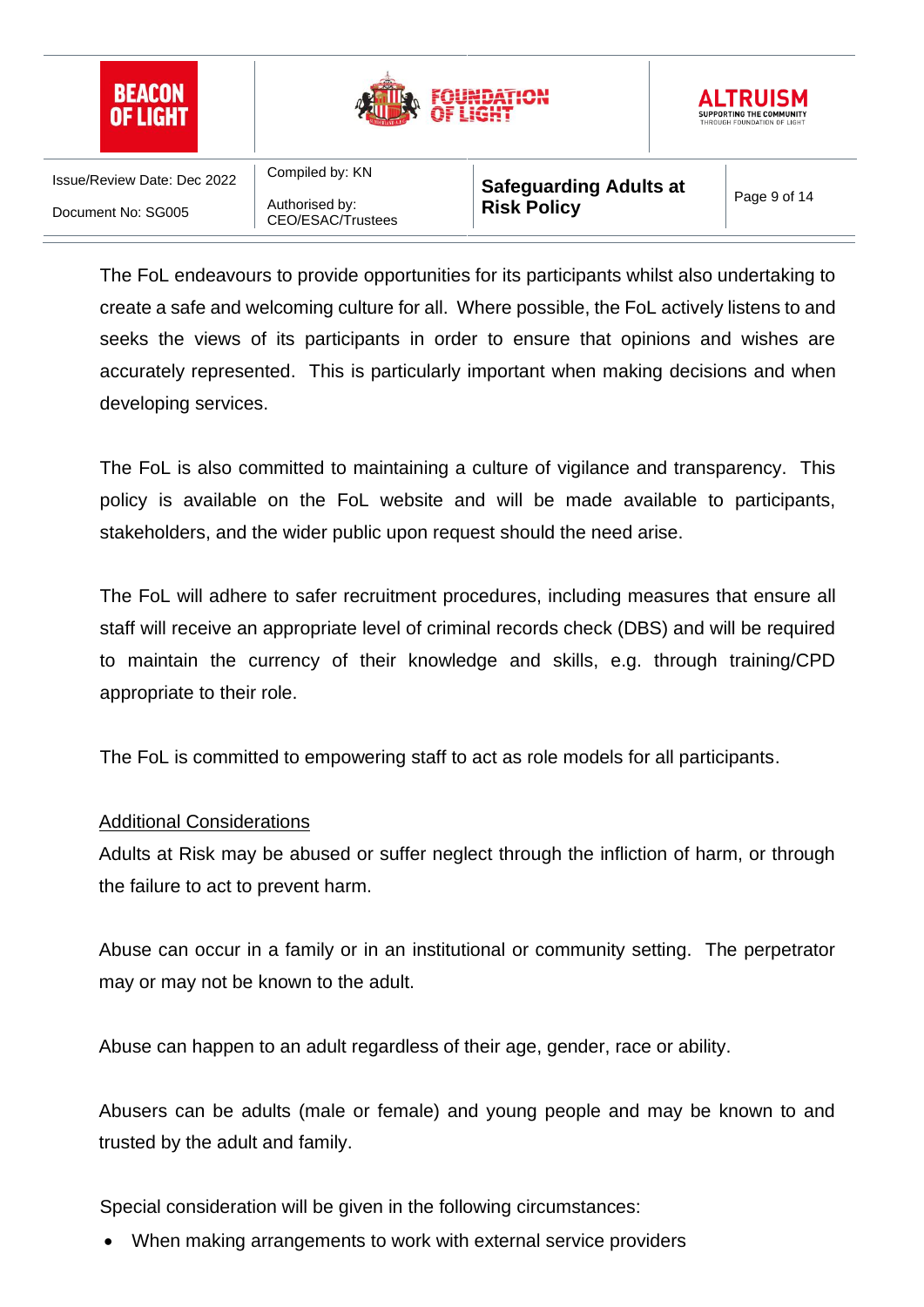





Authorised by: CEO/ESAC/Trustees

Compiled by: KN

- When taking and storing photographs and/or digital images
- When inviting any visitors into venues
- When sharing information with relevant parties, including situations where FoL is legally obliged to do so

#### Information Sharing and Data Protection

The General Data Protection Regulations set out the parameters for sharing information appropriately and safely. The basic principles are that any personal information should be shared on the basis that it is necessary for the purpose for which it is being shared; it is shared only with those who need it; it is accurate and up to date; it is shared securely and in a timely fashion; and it is not kept for longer than necessary.

Informed consent should be obtained from the Adult at Risk prior to sharing any information with an outside agency. There is no requirement to obtain consent from an Adult at Risk for a member of staff to report the concern to the DSO.

If a person refuses intervention to support them with a safeguarding concern, or requests that information about them is not shared with other safeguarding partners, their wishes should be respected whenever possible, except in Vital Interest circumstances.

If the only person that would suffer if the information is not shared is the subject of that information and they have capacity to make a decision about it, then sharing it may not be justified.

Duty of care can supercede the need for confidentiality if there is a risk to an Adult at Risk, so in some circumstances it is possible to report a safeguarding issue without the consent of the adult but this will be discussed on a case by case basis.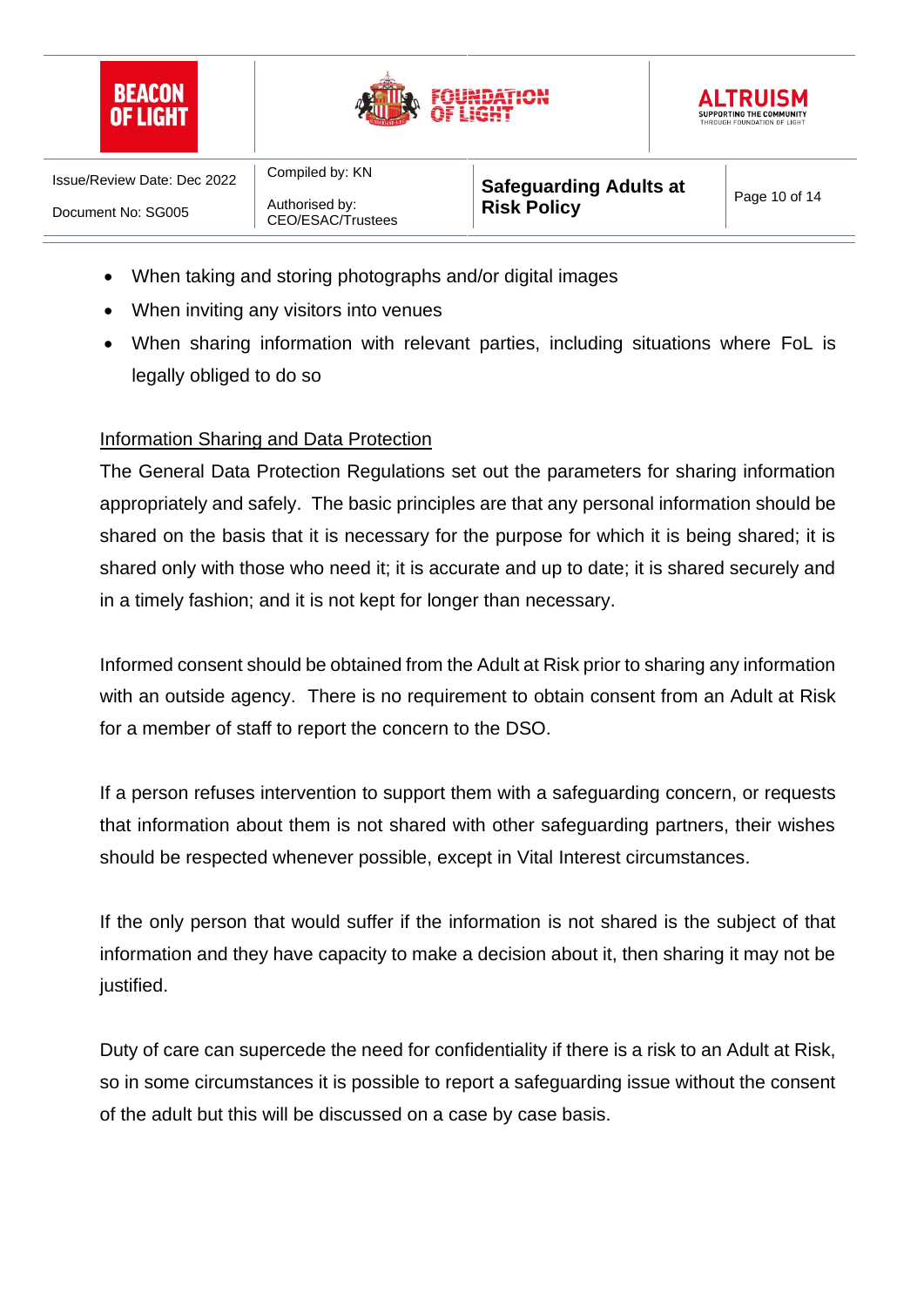





Authorised by: CEO/ESAC/Trustees

Compiled by: KN

**Safeguarding Adults at Risk Policy Page 11 of 14** 

## **5.0 RELATED DOCUMENTS**

FoL Policies, Procedures and Guidelines located in the Employee Handbook on SharePoint:

Anti-Bullying Policy – Participants Challenging Behaviour Procedure Adult Safeguarding Report Form Complaints Policy and Procedure Dignity at Work Policy Discipline at Work Policy and Procedure Equality, Diversity and Inclusion Policy FA Photography Guidelines FA Sexting Guidance First Aid Policy Foundation Risk Assessment Guidance Grievance Policy and Procedure Health and Safety Handbook Lone Working Policy and Procedure documents Organising Activities with Participants Procedure Photography Procedure Prevent Policy and Procedure Recruitment Policy and Procedure Safeguarding Adults at Risk Procedure Safeguarding Children Policy and Procedure documents Social Networking Personal Internet Presence Policy Staff Behaviour Policy (Code of Conduct) Transporting People Guidance Trips Abroad with Young People Whistle-Blowing Policy and Procedure Young Persons Policy and Procedure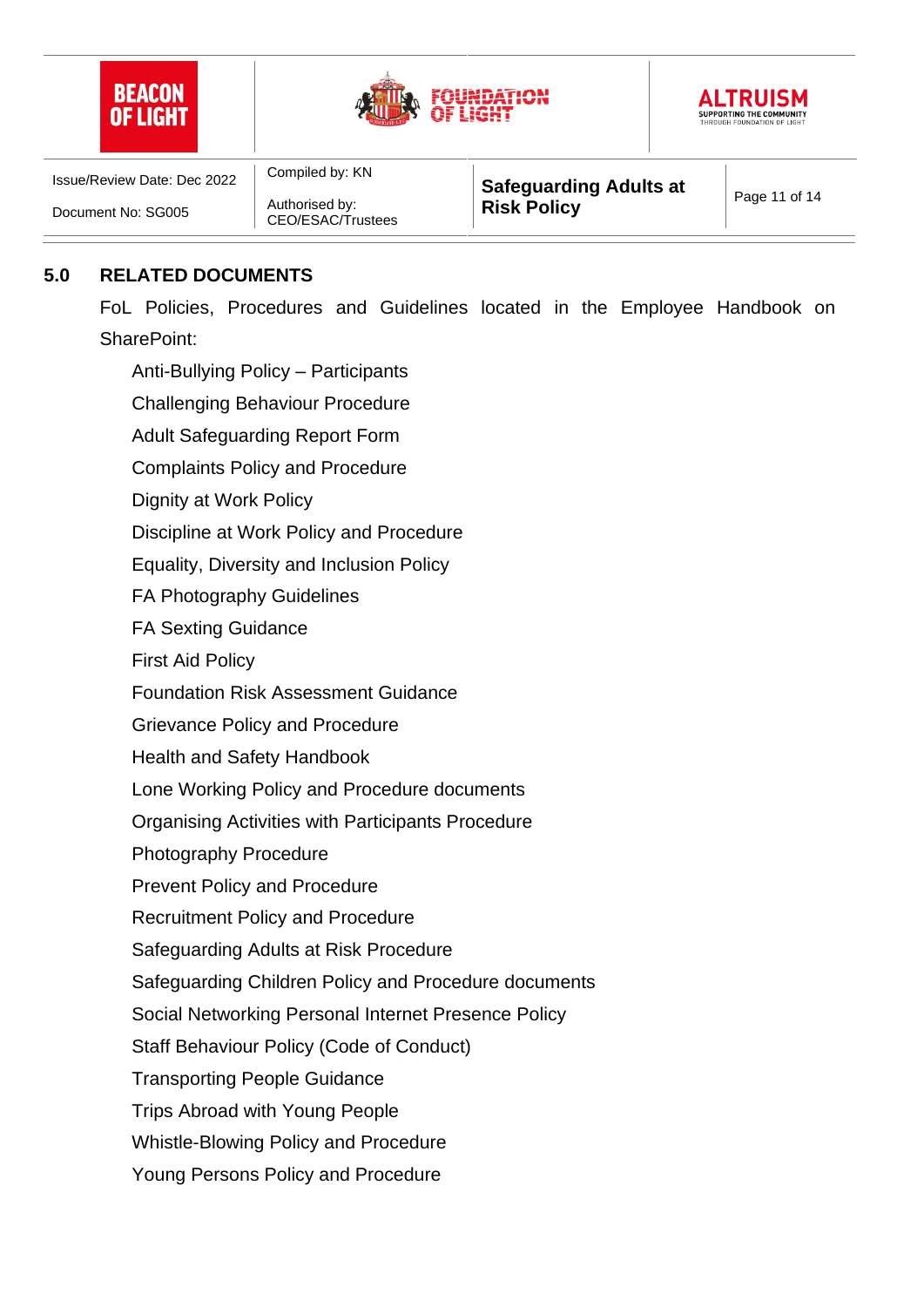





Authorised by: CEO/ESAC/Trustees

Compiled by: KN

Legislation - the following legislation and guidance has been used to inform this policy:

Achieving Best Evidence 2011 Care Act 2014 Criminal Justice Act 1988 (S. 160) Data Protection Act 2018 FA RESPECT Campaign FA Safeguarding Rules and Regulations Human Rights Act 1998 Mental Capacity Act 2005 Premier League Guidance for Safer Working Practice Premier League Youth Development Rules Prevent Duty 2019 Safeguarding Vulnerable Groups Act 2006 Serious Crime Act 2015 (S.67) Sexual Offences Act 2003 Sunderland Safeguarding Adults Board Procedures

Government Guidance - Broad government guidance on additional safeguarding issues listed below, can be accessed via the GOV.UK website:

Bullying including cyberbullying

Domestic violence

Drugs

Fabricated or induced illness

Faith abuse

Female genital mutilation (FGM)

Forced marriage

Gangs and youth violence

Gender-based violence/violence against women and girls (VAWG)

**Hate** 

Mental health

Preventing radicalisation in: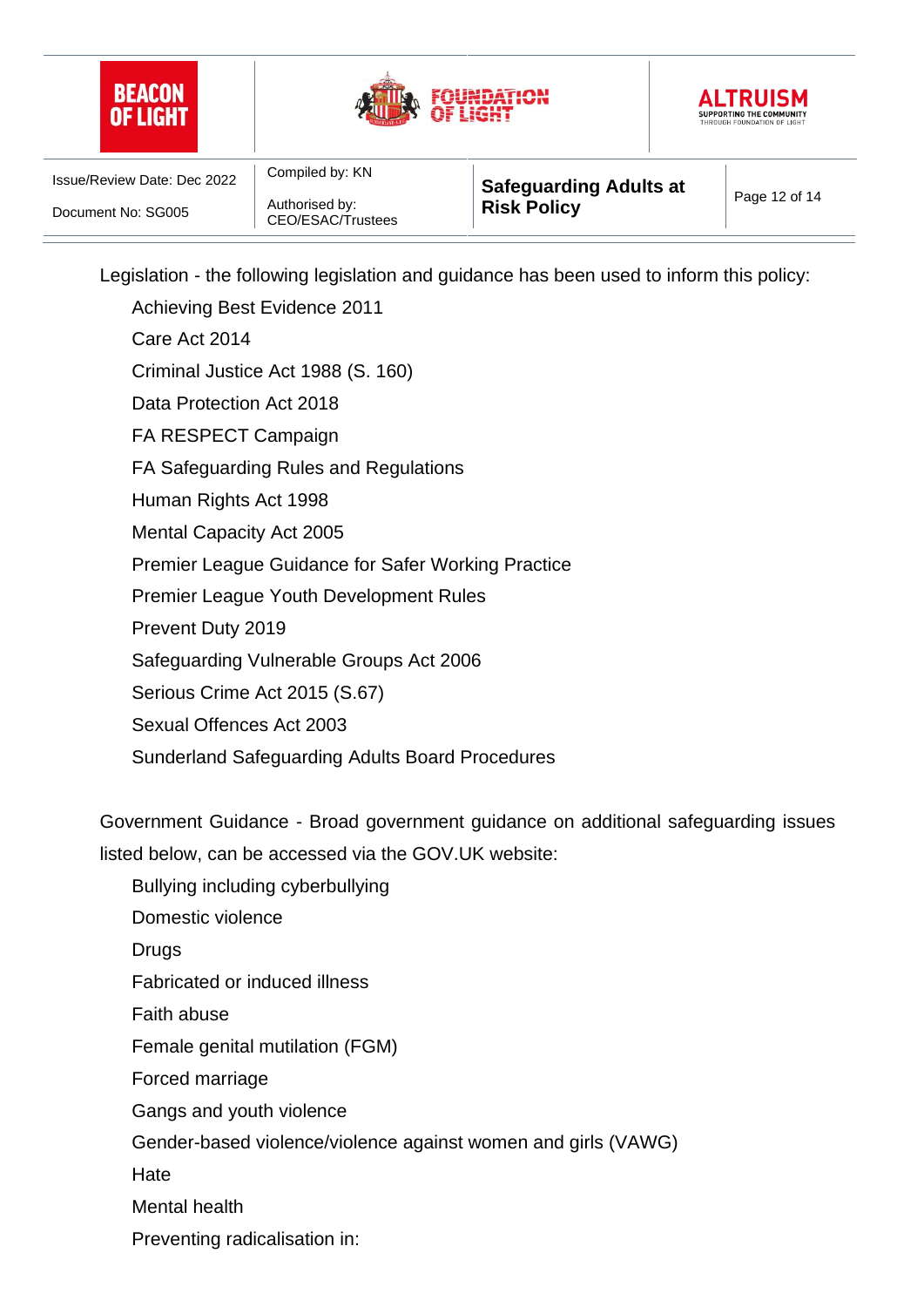| <b>BEACON</b><br><b>OF LIGHT</b>   |                                     |                               | <b>ALTRUISM</b><br><b>SUPPORTING THE COMMUNITY</b><br>THROUGH FOUNDATION OF LIGHT |               |
|------------------------------------|-------------------------------------|-------------------------------|-----------------------------------------------------------------------------------|---------------|
| <b>Issue/Review Date: Dec 2022</b> | Compiled by: KN                     | <b>Safeguarding Adults at</b> |                                                                                   |               |
| Document No: SG005                 | Authorised by:<br>CEO/ESAC/Trustees | <b>Risk Policy</b>            |                                                                                   | Page 13 of 14 |
| <b>Schools and Childcare</b>       |                                     |                               |                                                                                   |               |
| Work-based Learning                |                                     |                               |                                                                                   |               |
| Relationship abuse                 |                                     |                               |                                                                                   |               |
| Sexting                            |                                     |                               |                                                                                   |               |

**Trafficking** 

## **6.0 RESPONSIBILITIES**

This policy and its related procedures have been fully endorsed and ratified by the Chief Executive Officer and board of Trustees as well as the Local Safeguarding Adults Board. The Director of Finance and Support Services has responsibility for this policy. This policy is approved and amended via the following approval route: CEO/ESAC/Trustees.

# **7.0 EQUALITY, DIVERSITY AND INCLUSION STATEMENT**

All individuals will be treated equally and fairly in the application of this policy. All reasonable requests to accommodate requirements in terms of age, disability, [gender](https://www.equalityhumanrights.com/en/equality-act/protected-characteristics#reassignment)  [reassignment,](https://www.equalityhumanrights.com/en/equality-act/protected-characteristics#reassignment) [marriage and civil partnership,](https://www.equalityhumanrights.com/en/equality-act/protected-characteristics#marriage) pregnancy and maternity, [race,](https://www.equalityhumanrights.com/en/equality-act/protected-characteristics#race) [religion or](https://www.equalityhumanrights.com/en/equality-act/protected-characteristics#rob)  [belief,](https://www.equalityhumanrights.com/en/equality-act/protected-characteristics#rob) [sex](https://www.equalityhumanrights.com/en/equality-act/protected-characteristics#sex) or [sexual orientation](https://www.equalityhumanrights.com/en/equality-act/protected-characteristics#lgb) will be made.

#### **REVIEW**

This policy is reviewed every year or in the light of any changes in organisation, legislation or guidance, implementation of a new service, or following any learning from incidents, concerns or allegations.